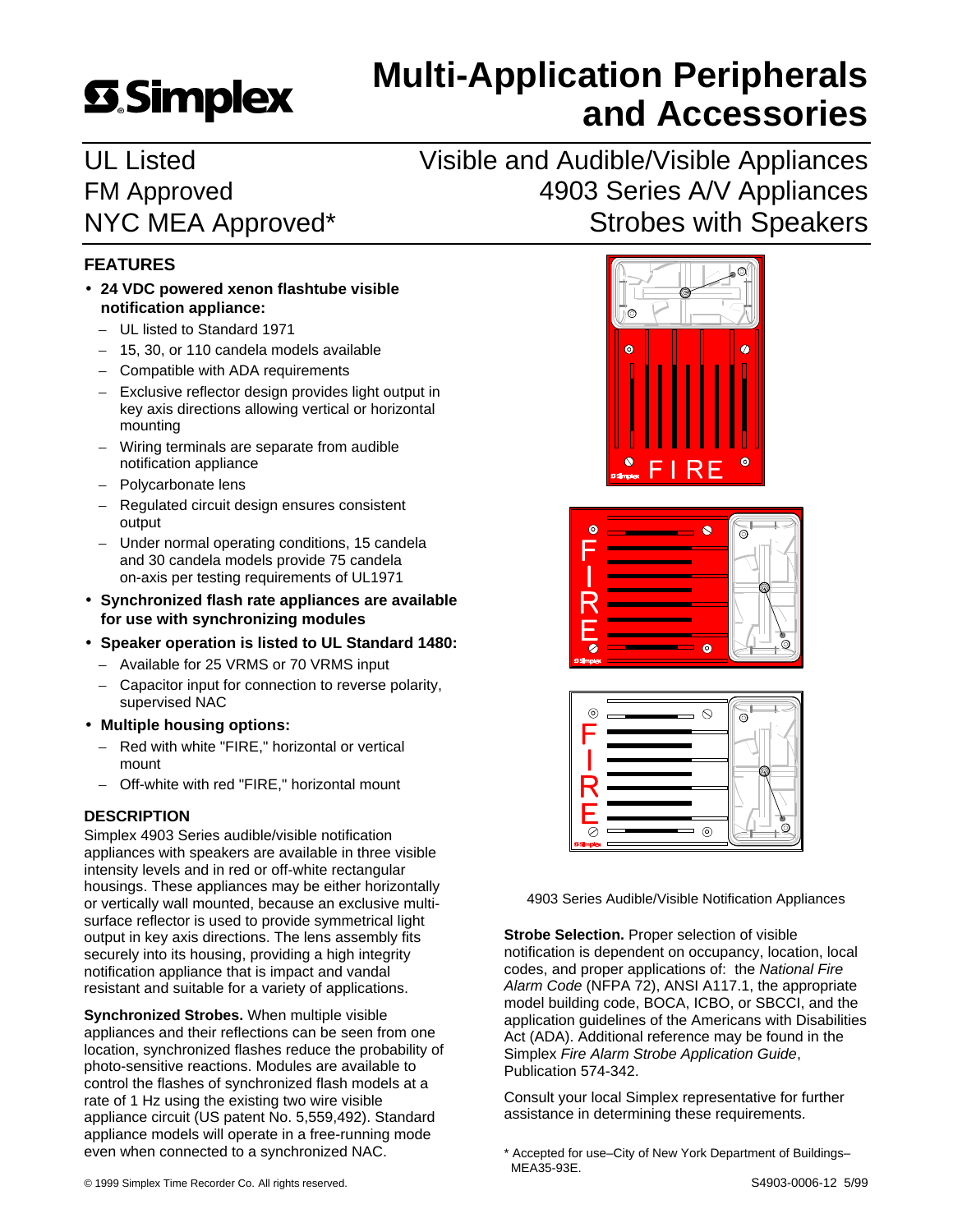# **SPECIFICATIONS**

#### **General**

# **Speaker Specifications**

Frequency Response:

| Rectangular Housing Models  1/4 W = 79 dBA |
|--------------------------------------------|
| $1/2 W = 82$ dBA                           |
| $1 W = 85$ dBA                             |
| $2 W = 88d BA$                             |
|                                            |

**\*** Minimum sound levels, as determined by integrated sound pressure measurements per UL Standard 1480, are 4 dbA lower.

|               | <b>Product ID/Operation Type</b> |             | <b>Strobe Output (Candela)</b> |                  | <b>Mounting Style</b>                                       | <b>Housing Color</b> | <b>Speaker</b><br>Voltage |
|---------------|----------------------------------|-------------|--------------------------------|------------------|-------------------------------------------------------------|----------------------|---------------------------|
| 1 Hz Standard | 1 Hz Synchronized                | 15          | 30                             | 110              |                                                             |                      |                           |
| 4903-9146     | 4903-9301                        | X           |                                |                  |                                                             |                      |                           |
| 4903-9142     | 4903-9303                        |             | $\boldsymbol{\mathsf{X}}$      |                  | <b>Horizontal Wall Mount</b>                                | Red                  | 25 VRMS                   |
| 4903-9144     | 4903-9305                        |             |                                | $\mathbf x$      |                                                             |                      |                           |
| 4903-9167     |                                  | $\mathbf x$ |                                |                  |                                                             |                      |                           |
| 4903-9170     |                                  |             | X                              |                  | <b>Horizontal Wall Mount</b>                                | Off-White            |                           |
| 4903-9173     |                                  |             |                                | $\boldsymbol{x}$ |                                                             |                      | 25 VRMS                   |
| 4903-9146H    |                                  | $\mathbf x$ |                                |                  | Horizontal Wall Mount, for<br>High Humidity Areas **<br>Red |                      |                           |
| 4903-9147     |                                  | $\mathbf x$ |                                |                  | Vertical Wall Mount (retrofit)                              |                      |                           |
| 4903-9168     | 4903-9326                        | X           |                                |                  |                                                             |                      |                           |
| 4903-9171     | 4903-9329                        |             | X                              |                  | <b>Horizontal Wall Mount</b>                                | Red                  | 70 VRMS                   |
| 4903-9174     | 4903-9332                        |             |                                | X                |                                                             |                      |                           |

# **4903 SERIES A/V SELECTION CHART FOR STROBES WITH SPEAKERS\***

\* Refer to Simplex data sheet S4903-0009 for strobes with electronic horns and data sheet S4903-0007 for audible/visible modular adapters.

\*\* Suffix H models are intended for indoor use in areas where humidity is normally high, such as swimming pool rooms, locker rooms, etc., and require the 4905-9907 gasket kit. **NOTE: Audible output is attenuated by 3 dBA**.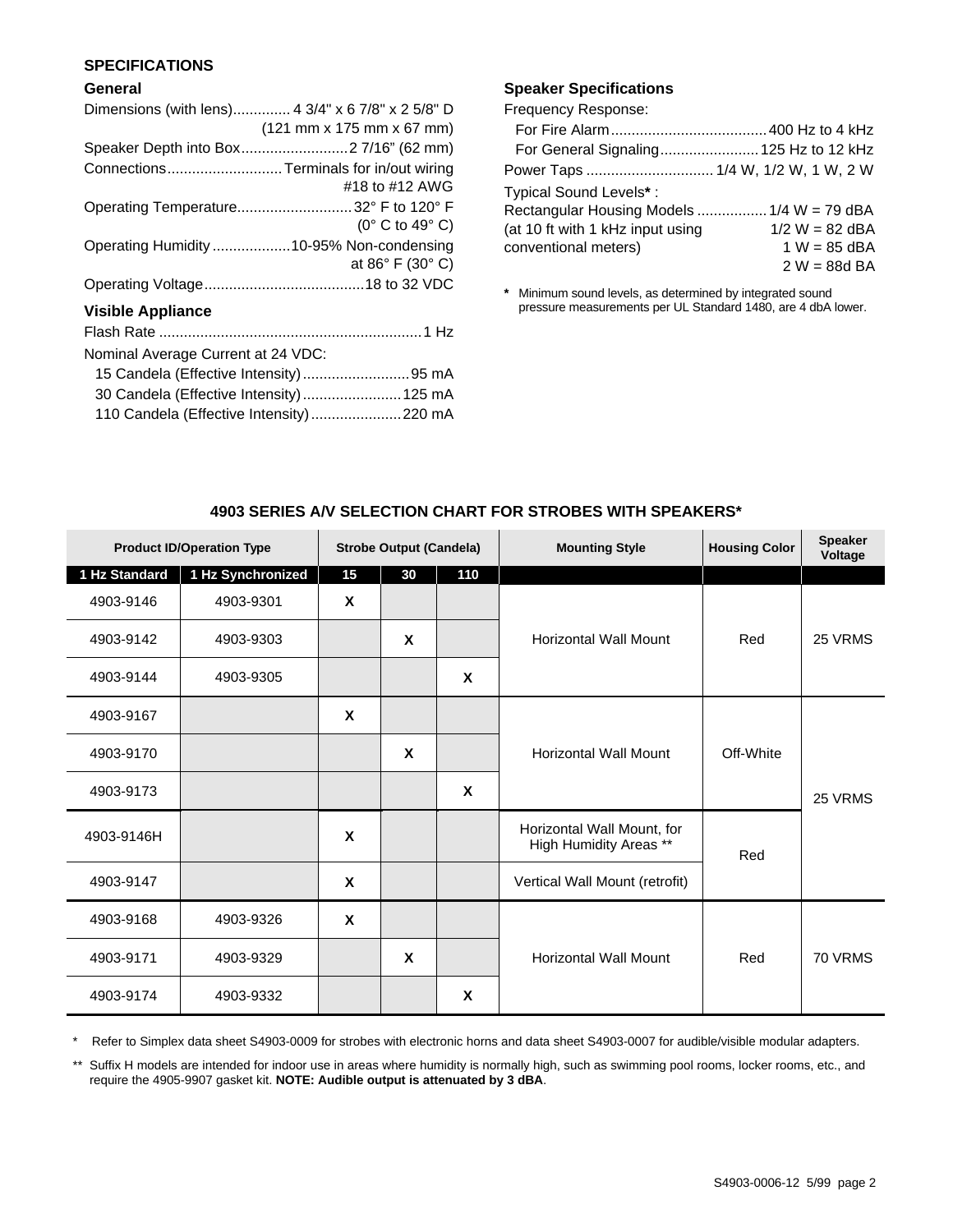### **4903 AUDIBLE/VISIBLE APPLIANCE ACCESSORIES**

#### **General Purpose Adapter Plates and Mounting Plates**

| <b>Model</b> | <b>Description</b>                                                 | <b>Dimensions</b>                                                 |
|--------------|--------------------------------------------------------------------|-------------------------------------------------------------------|
| 4905-9903    | Red Adapter Plate, required to mount A/V on 2975-9145 Boxes        | $5.3/4$ " x 8.5/16"<br>$(146$ mm x 211 mm)                        |
| 4905-9939    | Adapter Plate, zinc plated, for surface mount rectangular housings | $47/8" \times 7"$<br>$(124 \, \text{mm} \times 178 \, \text{mm})$ |
| 4905-9915    | Off-White Adapter Ring Box Extension                               | 4 3/4" x 6 7/8" x 1 1/2" D                                        |
| 4905-9916    | Red Adapter Ring Box Extension                                     | (121 mm x 175 mm x 38 mm)                                         |

#### **Mounting Boxes**

| <b>Model</b> | <b>Description</b>                                                                                                                  | <b>Dimensions</b>                                                                              |
|--------------|-------------------------------------------------------------------------------------------------------------------------------------|------------------------------------------------------------------------------------------------|
| 4905-9923    | <b>Red Surface Mount Box</b>                                                                                                        | 4 5/16" x 6 5/8" x 2 3/4" D                                                                    |
| 4905-9924    | Off-White Surface Mount Box                                                                                                         | $(110 \text{ mm} \times 168 \times 70 \text{ mm})$                                             |
| 2975-9145    | Red Box for vertical or horizontal mount, requires adapter plate 4905-9903<br>(this box may be available for retrofit applications) | 5 1/8" x 7 7/8" x 2 3/4" deep<br>$(130 \text{ mm} \times 200 \text{ mm} \times 70 \text{ mm})$ |

#### **Other Options**

| <b>Model</b> | <b>Description</b>                                                                                                                            | <b>Dimensions</b>                                    |                                                                   |
|--------------|-----------------------------------------------------------------------------------------------------------------------------------------------|------------------------------------------------------|-------------------------------------------------------------------|
| 4905-9907    | High Humidity Gasket Kit                                                                                                                      | Sized to fit housing                                 |                                                                   |
| 4905-9914    | Synchronized Flash Module, Epoxy encapsulated with #18 AWG                                                                                    | Style Y                                              | 1 3/8" x 2 7/16" x 13/16"                                         |
| 4905-9922    | in/out wire leads, rated for 2A NAC, requires 10 mA for power                                                                                 | Style Z                                              | $(35 \, \text{mm} \times 62 \, \text{mm} \times 20 \, \text{mm})$ |
| 4905-9927    | UL Listed Wire Guard for semi-flush mounting, red, requires 4905-9928<br>mounting plate for use with 4905-9923, 4905-9924, or 2975-9145 boxes | $81/2"$ x 6 $1/8"$ x 3"<br>(216 mm x 156 mm x 76 mm) |                                                                   |
| 4905-9928    | Red Adapter Plate, required to mount wire guard to 4905-9923, 4905-9924,<br>or 2975-9145 boxes                                                | $9" \times 7"$<br>(229 mm x 178 mm)                  |                                                                   |





#### **Surface Mount with Optional Boxes**